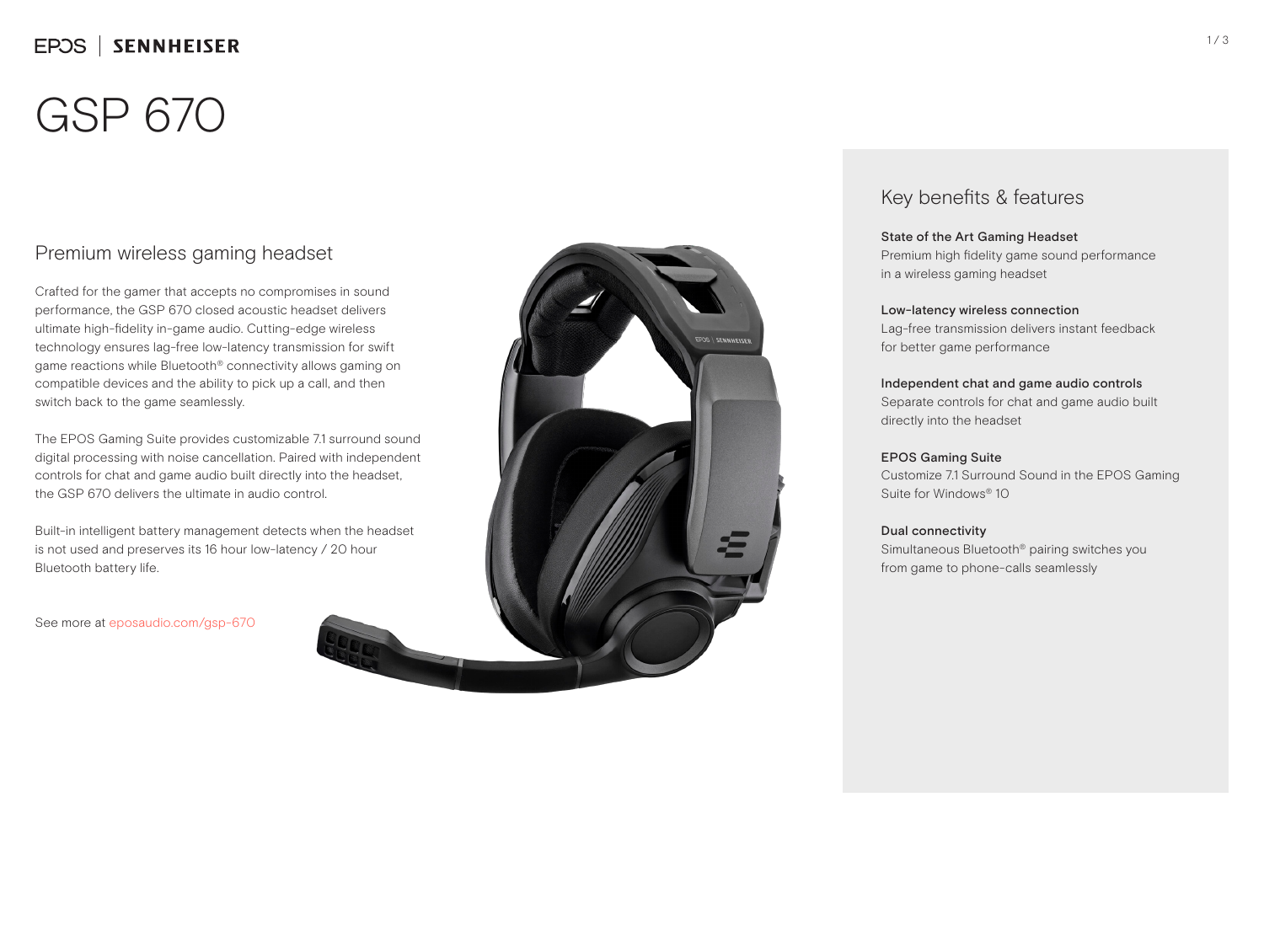## GSP 670

## Product data

### General

| Ear coupling         | Around ear                      |
|----------------------|---------------------------------|
| Transducer principle | Dynamic, closed                 |
| Connectivity         | Low-latency and Bluetooth®      |
| Cable length         | 1.5 m USB cable                 |
| Connector plugs      | <b>USB</b>                      |
| Compatibility        | PC, Mac OSX, PS4, Mobile/tablet |
| Warranty             | 2 years, international          |
|                      |                                 |

#### Headphones

| Frequency response   | 10-23.000 Hz |
|----------------------|--------------|
| Sound pressure level | $112$ dB     |

### Microphone

| Frequency response | 10-7.300 Hz        |
|--------------------|--------------------|
| Pick-up pattern    | Bi-directional FCM |
| Sensitivity        | -47 dBV/Pa         |

| Packaging                                                 |                                                                        |
|-----------------------------------------------------------|------------------------------------------------------------------------|
| Dimension of product packaging<br>$(L \times W \times H)$ | 240 x 220 x 100 mm                                                     |
| Package weight<br>(incl. complete product and packaging)  | 959q                                                                   |
| Dimension of master carton<br>$(L \times W \times H)$     | 527 x 390 x 271 mm                                                     |
| Units in distributor master carton                        | 6                                                                      |
| Languages                                                 | English, German, French, Spanish,<br>Italian, Chinese and Russian      |
| Content of delivery                                       |                                                                        |
| What's in the box                                         | GSA 70 Dongle, USB cable 1.5 meter,<br>Safety Guide, Quick Start Guide |